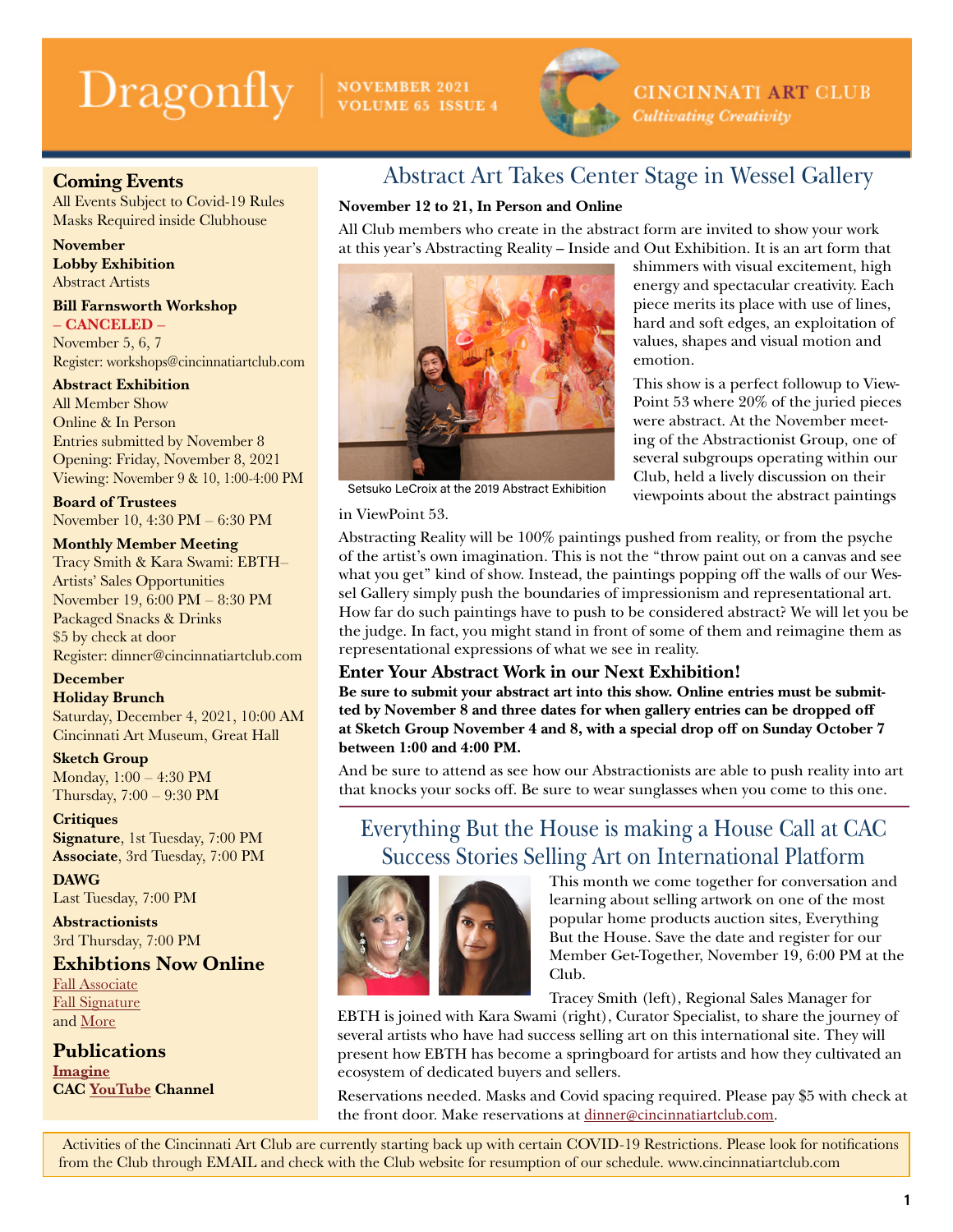#### The Dragonfly is published for and by members of the Cincinnati Art Club

Cincinnati Art Club 1021 Parkside Place, Cincinnati OH 45202 (513) 241-4591 www.cincinnatiartclub.com

#### **OFFICERS**

| VICE PRESIDENT Marlene Steele |  |
|-------------------------------|--|
|                               |  |
|                               |  |

#### BOARD OF TRUSTEES

Kathryn Al-Lamadani, Merida D'Augustine, Luann Elliott, Steve Hart, Michael Paolercio, Jerry Saylor, Donald A Schuster, Marlene Steele, Joe Stewart, Kim Wanamaker, Barbara Weyand, Dale Wolf

#### **COMMITTEES**

# **Dragonfly** Member Newsletter



CINCINNATI ART CLUB **Cultivating Creativity** 

| Catering Merida D'Augustine                  |                              |
|----------------------------------------------|------------------------------|
|                                              |                              |
| Development  Barbara Weyand                  |                              |
|                                              |                              |
|                                              | House & Property Joe Stewart |
|                                              | Membership Louann Elliott    |
| Membership DevelopmentKim Wanamaker          |                              |
| Programs  Michael Paolercio                  |                              |
|                                              |                              |
|                                              |                              |
|                                              |                              |
| Educational Opportunity  Kathryn Al-Lamadani |                              |
|                                              |                              |
|                                              |                              |
| Critique-Signature Ray Hassard               |                              |
| Critique-Associate  Tom Post                 |                              |
|                                              |                              |
| DAWG Facilitator  Lisa Koepke                |                              |
|                                              |                              |
| Email Bulletins Aleisa Yusko                 |                              |
|                                              |                              |
|                                              |                              |
| High School Plein Air  Sally Mercurio        |                              |
|                                              |                              |
|                                              |                              |
|                                              |                              |
|                                              | Social Media Tricia Paugstat |
|                                              |                              |
| Volunteer Coordinator Eileen McConkey        |                              |
|                                              |                              |
|                                              |                              |

Dragonfly is the monthly newsletter for members of the Cincinnati Art Club. Dragonfly is published monthly from September to May and in July. Any reproduction of this publication, in whole or in part, is prohibited without express written consent. Member submissions to Dragonfly Editor are welcome. Submit information to be considered for publication to:

The workshop will have students explore the all-important concept of values in composition and in creating believability of form. The key concepts of the clear division of light and shadow will be stressed.

#### [dragonfly@cincinnatiartclub.com](mailto:dragonfly%40cincinnatiartclub.com?subject=dragonfly%40cincinnatiartclub.com)

by the first of the month prior to publication. Photographs submitted must be at high resolution (300 pixels per inch).

Copyright © 2021 Cincinnati Art Club



President's Message *from* Don Schuster

#### **Who do you think you are?**



Maybe we are lucky in our family interests, but it always surprises us that the number of people who don't know the names or have some inkling of great grandparents or even grandparents. Both of our extended families were close and talk of great grandparents and gatherings with great aunts or uncles, our second or third cousins weren't infrequent. I've always felt connected back to those who came before.

#### **Have you ever wondered about your artistic roots?**

I wish there was an Ancestry application to trace my art educators like my family. I've tried to go back and look for some and even in this day, where so much is online, it's not very easy to do. I know I owe much to those who taught or encouraged my pursuit of art. It took me a long time, some 35 years, before I could do it full time. But I still remember and use ideas and techniques that they passed on. Who did they learn that from? Who were their instructors? Who were their instructor's instructors?

Some of us are lucky to know that their instructor studied locally with Wessel or Duveneck or someone else of note. More likely, you have no idea who taught your professor or art teacher. But we are the result of that accumulated knowledge, passed down, inherited, absorbed, or ignored. This craft takes a long time to learn, develop and pursue. My 35 years of working in the printing industries weren't wasted, they also added to my knowledge and influence my art of today. I'll continue looking for those who came before. Hopefully those who are in my artistic ancestry are pleased with how I'm doing.

Yours in artistic pursuit,

Don

Nationally respected artist Bill Farnsworth will offer a three-day workshop from November 5 – 7. The classes will run from 9:00AM to 4:00PM. To maintain Covid safety, the class will be limited to just 12 students. Cost is \$450 for members and \$475 for nonmembers.

The first day all paintings will be done in black and while to make the lesson of values clearer. The other two days

students will paint another version in color. They will learn the value of values and develop a discipline in creating a believable painting.

Read about Bill at: www.billfarnsworth.com

Register to Paint with Bill: workshops@cincinnatiartclub.com

The "In the Studio with Bill Farnsworth" Workshop was CANCELLED due to lack of registrations. Bill may be rescheduled in the future.



Yes, we admit it. The Fall issue of *Imagine*, your Cincinnati Art Club magazine is late!



We regret that you will have to wait until mid-November to get our Fall issue (but technically it is still Fall in November).

This is the fourth issue published so far. It is a work of love by all of the Club Members who volunteer their time to create *Imagine* four times a year.

We might be late, but we think the wait will be worthwhile. With each issue we get under our belts the stories and the photographic presentation of the art gets a bit

better.

It starts with a beautiful cover. That's *The Orange Kimono* by **David Mueller**. David is our lead story for the fall. He is Cincinnati's only Master Signature artist in OPA and is a Signature Member of CAC.

We went into a bit of investigative journalism as **Mandy Putnam** put on her detective hat to learn the full story behind Cincinnati's *Black Lives Matter Mural* in front of City Hall. Road wear and a bit of vandalism required the original creators to come back together to re-paint the entire mural. It is a stunning story that we are sure you will enjoy.

Then comes one of our top portrait painters, **Carin Hebenstreit**, also a member of CAC. She tells her story, one of passion, financial survival and accolades. She wants every portrait to tell a story and will show you how you can emulate her approach to portraiture.

**Cedric Cox** is one of the busiest artists in town, with shows popping up all the time at some of the best venues, galleries and museums. Cedric reaches into the beauty surrounding him to tell abstract stories in a style that he has cultivated since graduating from UC's DAAP, followed by a fellowship in Glasgow Scotland. This story bursts with his positive spirit.

Rounding out our feature stories, we interview **Tom Post** and show off some of his uniquely styled figurative paintings. A 6-page feature shows off some of the best art from our recent ViewPoint 53, a fascinating story by **Linda Crank** called "The \$5 Monet" that we think will surprise everyone. **Litsa Spanos**, owner of ADC Fine Art, launches a 4-part series on Marketing for Artists and **Marlene Steele** once again emphasizes the need to first focus on drawing.

A new 10-page section has been added to *Imagine*. It is a series of short articles called "Art News Around Cincinnati." Interspersed throughout these pages are our magazine's first foray into advertising to help us keep producing *Imagine* at no cost to subscribers. If you would like to advertise your classes or art for sale contact us at [imagine@cincinnatiartclub.com](mailto:imagine%40cincinnatiartclub.com?subject=imagine%40cincinnatiartclub.com).

### CAC Artists Featured in the Fall Issue of Imagine Magazine

### Board News

**Wanamaker Tapped for Open Position Kim Wanamaker** has been appointed to fill the ballance of Susan Mueller's term on the Board of Trustees. Kim's assignment will be to work on Membership Development.

**Rental Rate for Instructional Classes** The Board considered and has established a new rate for rental of the clubhouse for members holding classes. **The new rate is \$35 per session**. Contact Marlene Steele at [exhibitions@cincinna](mailto:exhibitions%40cincinnatiartclub.com?subject=exhibitions%40cincinnatiartclub.com)[tiartclub.com](mailto:exhibitions%40cincinnatiartclub.com?subject=exhibitions%40cincinnatiartclub.com) for rental information.

**New Board Member Needed Merida D'Augustine** has tendered her resignation from the Board of Trustees, effective the end of 2021. She needs to step away to care for her ailing brother. The Board is actively seeking a member to fill the Catering Chair position. Contact [president@cincinnatiartclub.com](mailto:president%40cincinnatiartclub.com?subject=president%40cincinnatiartclub.com) for information or to volunteer.

"Pete" was 94, and lived in Albany, KY, where he passed away October 22, 2021, with Mary, his wife of 75 years and family members at his bedside. He was born December 3, 1926 in Covington. "Pete" was a gifted artist, joining the Cincinnati Art Club in 1963 and served many years as Sketch Group Facilitator. He also loved music, playing many different instruments, but his favorite was the mandolin. Mary says, "He could do everything with that mandolin but make it talk."

He proudly served in the U.S. Navy during WW II; he was at Pearl Harbor on Sunday morning December 7, 1941, when it was attacked. He was a member of Cave Spring Baptist Church, Albany, KY.

**From CAC Member, Steve Nassano–**

"I studied at the George Capito School in Florence, KY, for two years. There were only 12 students while I attended, so we got plenty of attention. He schooled us well in the basic stuff, which I still use to this day. George was instrumental in getting me to join the CAC which has been an asset in developing my art career."

In lieu of flowers, memorial contributions may be made in George's memory to Cincinnati Art Club, 1021 Parkside Pl., Cincinnati, OH 45202.

## George "Pete" Robert Capito Passes at 94